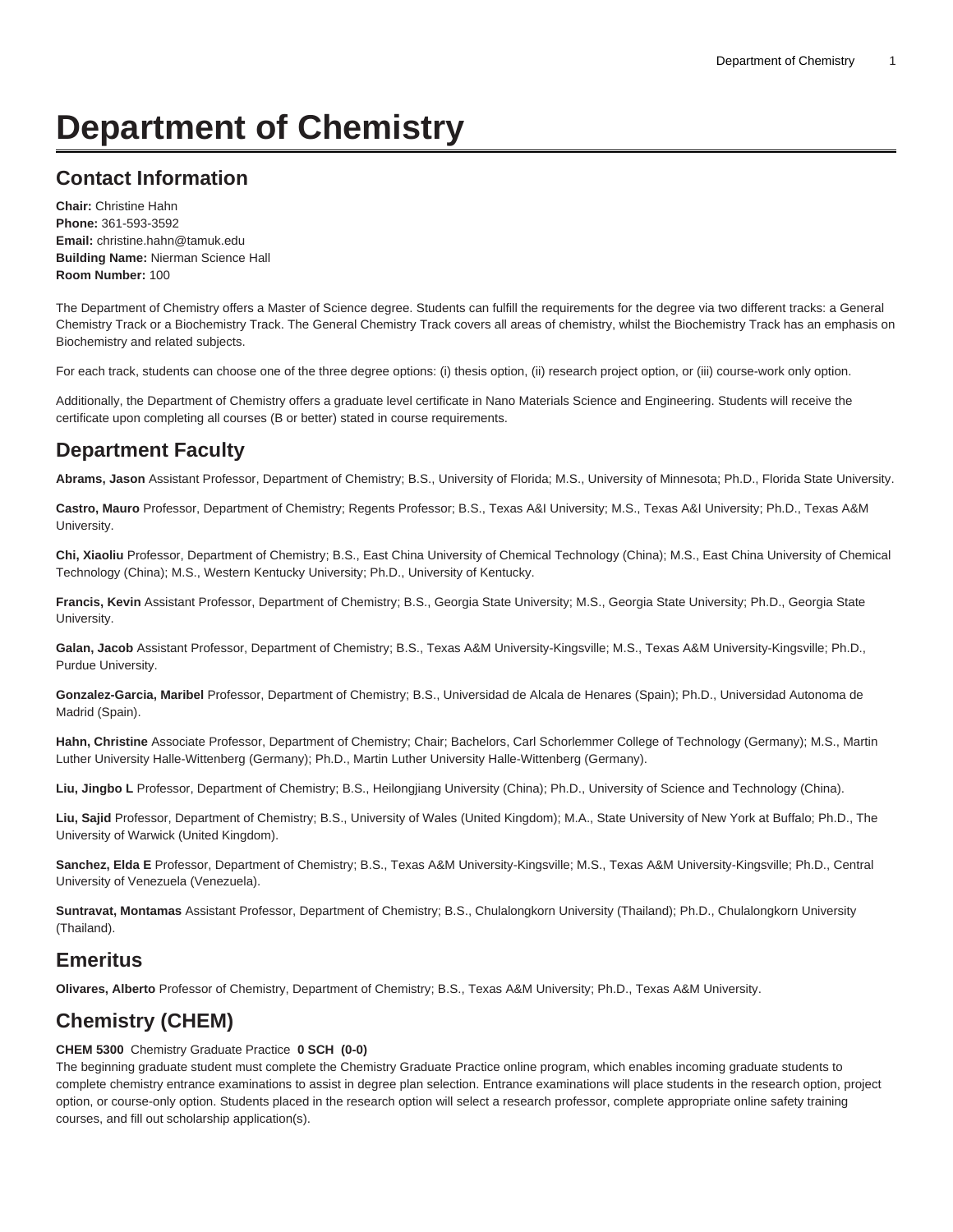## **CHEM 5301** Advanced Chemistry Instruments **3 SCH (2-4)**

Principles and practices in design of instruments for research, analysis and process control. Prerequisite: CHEM 4401. Fee: \$5.00

#### **CHEM 5303** Advanced Analytical Chem **3 SCH (3-0)**

An advanced survey of principles of chemical analysis with emphasis on newer developments in the field of analytical chemistry. Prerequisite: CHEM 4401.

#### **CHEM 5305** Project Research **3 SCH (3)**

Designed for students on a project research degree plan. Requires completion of a research project within one semester of research activity. Prerequisite: Departmental approval.

# **CHEM 5306** Thesis Research **3 SCH (3)**

Designed for students on a thesis research degree plan. Requires completion of a thesis project in two semesters of research activity. May be repeated for a maximum of 6 semester hours. Prerequiste: Departmental approval.

## **CHEM 5308** Chem/Biochem Analysis **3 SCH (3-0)**

The use of advanced synchronous x-ray, Raman and mass spectrometry for surface-profiling and depth-profiling of chemical and biochemical materials, material-air/solution interface. Prerequisite: CHEM 4401 or equivalent measurement, spectroscopy or analytical course.

#### **CHEM 5311** Advanced Inorganic Chemistry **3 SCH (3-0)**

In depth study of d- and f-block elements, their acid-base properties, standard reduction potentials, periodic trends of properties of the elements and their compounds, ligand field theory, coordination compounds, bonding and structure, optical and magnetic properties, and reaction mechanism of coordination compounds. Recovery of d- and f-block elements and industrial applications as well as metal ions in biomolecules will be discussed. Prerequisite: CHEM 4311.

#### **CHEM 5312** Coordination Chem & Catalysis **3 SCH (3-0)**

Coordination chemistry is the study of compounds formed between metal ions and other neutral or negatively charged molecules. Aspects covered relate to characterization, synthesis, structure and chemical analysis of coordinated materials used in catalysis. Topics include: Introduction to chemical catalysis, kinetics, reaction theory, catalyst characterization, solid catalysts, surface reactivity and catalysis in practice with an emphasis on energy. Prerequisite: CHEM 4311 or approval by instructor.

#### **CHEM 5313** Chemistry and Nanoscience **3 SCH (3-0)**

Chemical concepts related to nanoscience. Selected topics include chemical, optical, electronic, and magnetic interactions produced by nanomaterials, the relationship between microstructural scale and its influence on physical mechanism, and appropriate applications such as solar devices, fuel cells or biomedical agents. Prerequisite: Departmental Approval.

### **CHEM 5323** Advanced Organic Chenistry **3 SCH (3-0)**

An advanced treatment of organic chemistry including a study of both cyclic and acyclic compounds. Prerequisites: CHEM 3323/3123 and CHEM 3325/3125.

#### **CHEM 5324** Designing Organic Syntheses **3 SCH (3-0)**

A one-semester course that reviews the syntheses of increasingly complex molecules and the retrosynthetic strategies used to develop the synthetic schemes. Required development of a synthetic plan for a structure taken from the recent literature. Prerequisites: CHEM 3325, CHEM 5323.

### **CHEM 5325** Chemistry of Natural Products **3 SCH (3-0)**

A one-semester course that provides an introduction to the broad field of natural products chemistry by reviewing the major classes of natural products in terms of isolation, structure, properties, synthesis and physiological importance where applicable. Prerequisite: CHEM 3325.

### **CHEM 5326** Heterocyclic Chemistry **3 SCH (3-0)**

A one-semester course that provides an introduction to the broad field of heterocyclic chemistry by reviewing the major classes of heterocyclic compounds in terms of nomenclature, structure, properties, preparations, reactions and physiological importance where applicable. Prerequisite: CHEM 3325.

#### **CHEM 5327** Advanced Organic Synthesis **3 SCH (3-0)**

An in-depth survey of modern synthetic reactions in the areas of carbon-carbon single and double bond formations and cycloaddition reactions. Prerequisites: CHEM 3125, CHEM 3325.

#### **CHEM 5328** Physical Organic Chemistry **3 SCH (3-0)**

A one-semester course that provides an in-depth survey of molecular orbital theory in a thorough and rigorous manner and emphasizes the molecular orbital interpretation of various types of concerted pericyclic reactions. Prerequisites: CHEM 3125, CHEM 3325.

#### **CHEM 5329** Asymmetric Synthesis **3 SCH (3)**

An in-depth survey of practical methods for the synthesis of enantiomerically pure organic compounds in agrochemical and pharmaceutical industries and in university research laboratories. Prerequisites: CHEM 3125, CHEM 3325.

# **CHEM 5331** Advanced Physical Chemistry **3 SCH (3-0)**

Detailed investigation of modern and traditional approaches to the study of chemical reaction rates. Prerequisites: CHEM 3331, CHEM 3332, CHEM 4131, CHEM 4132.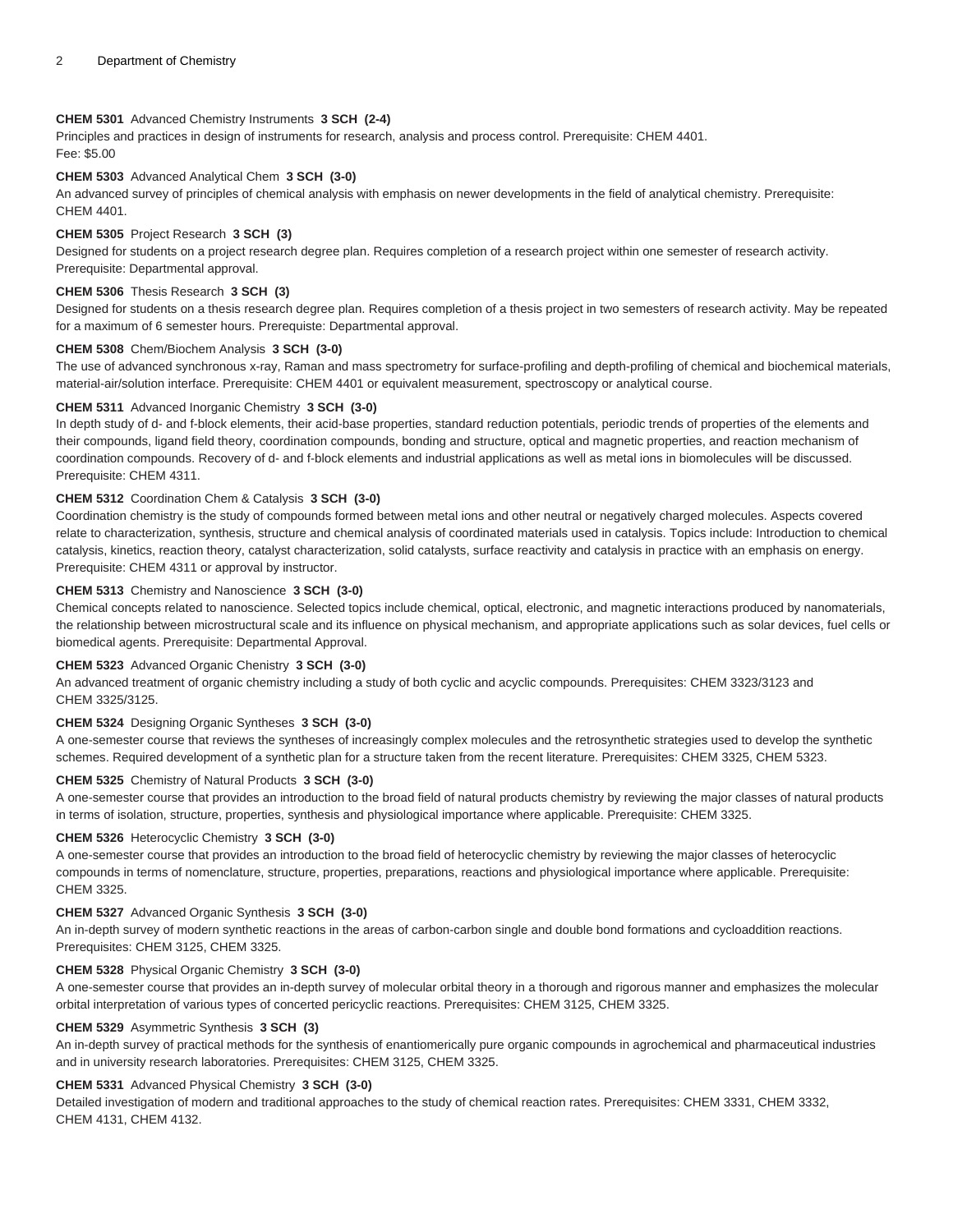### **CHEM 5332** Quantum Mech-Molecular Model **3 SCH (3-0)**

As an introduction to Quantum Mechanics-Molecular Modeling, this course serves two purposes: (1) Use computational tools to help increase student understanding of material already covered in various chemistry courses (2) Teach students about computational chemistry (molecular modeling) itself, with the goal to enable them to apply these computational tools in research projects. Prerequisite: CHEM 3332 or approval by instructor.

#### **CHEM 5333** Bioinformatics **3 SCH (3-0)**

Computational models of biological systems and mechanisms. Models may use tools and web applications to solve diverse problems, such as protein or nucleic acid structure, function, stability, or evolutionary relationship. Prerequisite: CHEM 3181 or equivalent literature or research methods course.

#### **CHEM 5341** Biochem Analysis of Proteins **3 SCH (3-0)**

Biochemical study of proteins (methods of protein purification, principles of protein structure and the study of proteins as enzymes). Prerequisite: CHEM 4341.

#### **CHEM 5342** Biochem Analysis of Gene Ex **3 SCH (3-0)**

Biochemical study of nucleic acids and the expression of genetic information (nucleic acid structures and manipulation, transcription and translation). Prerequisite: CHEM 4341.

## **CHEM 5343** Forensic Chemistry **3 SCH (3-0)**

Understanding the theory, concepts and application of forensic chemistry to complex problem solving related to crime detection and solving of crime via chemical means, such as use of mass spectrometry, chromatography, and spectroscopy. Prerequisite: CHEM 4401 or equivalent analytical or bioanalytical course.

#### **CHEM 5351** Environmental Chemistry **3 SCH (3-0)**

The advanced study of chemistry as the basis of the environmental regulations for air pollution, water pollution, solid/hazardous wastes, toxic commercial chemical products and employee safety. Prerequisite: CHEM 1311/CHEM 1111 and CHEM 1312/CHEM 1112 or equivalent.

#### **CHEM 5363** Chem & Morphological Analysis **3 SCH (3-0)**

State-of-the-art techniques commonly employed in modern materials characterization. Aspects covered relate to characterization, structure and chemical analysis of materials. Techniques include microscopy, spectroscopy and X-ray diffraction. Prerequisite: Departmental Approval.

#### **CHEM 5365** Graduate Research **3 SCH (3-0)**

Individual research problems defined and supervised by a Department of Chemistry graduate faculty member with permission of the department chair. Provides experiences in individual design, execution and reporting of small units of research of professional caliber. May be repeated; no more than 6 hours may be counted toward one degree. Prerequisite: Departmental approval and completion of appropriate safety courses, as defined by the research mentor.

#### **CHEM 5412** Special Topics in Chemistry **1-4 SCH (1-4-0)**

A detailed study of special areas of chemistry featuring current advances and trends. Course may be repeated for credit when topics are different. A laboratory may or may not be offered.

Fee: \$5.00

# **Chemistry, M.S.**

Requirements for admission are:

- 1. A grade point average of 3.0 on a 4.0 scale and a satisfactory score on the GRE Aptitude Test;
- 2. 20 hours of approved undergraduate chemistry, including 12 advanced;
- 3. 8 hours of approved physics and 6 hours of calculus.

Students not satisfying these requirements may be admitted conditionally. The department, in examining the applicant's prerequisites, may accept equivalent hours or require additional work. An entering graduate student is normally subjected to four placement examinations in organic, inorganic, analytical and physical chemistry that are used for advising the student's beginning course work.

All Chemistry MS students (except the Biochemistry Track) are required to show proficiency by taking at least four out of the following five Core areas of Chemistry, namely Organic, Inorganic, Analytical, Physical and Biochemistry.

| Code             | <b>Title</b>                        | <b>Semester</b><br><b>Credit</b><br><b>Hours</b> |
|------------------|-------------------------------------|--------------------------------------------------|
| <b>CHEM 5323</b> | <b>Advanced Organic Chenistry</b>   | 3                                                |
| <b>CHEM 5303</b> | <b>Advanced Analytical Chem</b>     | 3                                                |
| <b>CHEM 5341</b> | <b>Biochem Analysis of Proteins</b> | 3                                                |
| <b>CHEM 5331</b> | <b>Advanced Physical Chemistry</b>  | 3                                                |
| <b>CHEM 5311</b> | Advanced Inorganic Chemistry        | 3                                                |